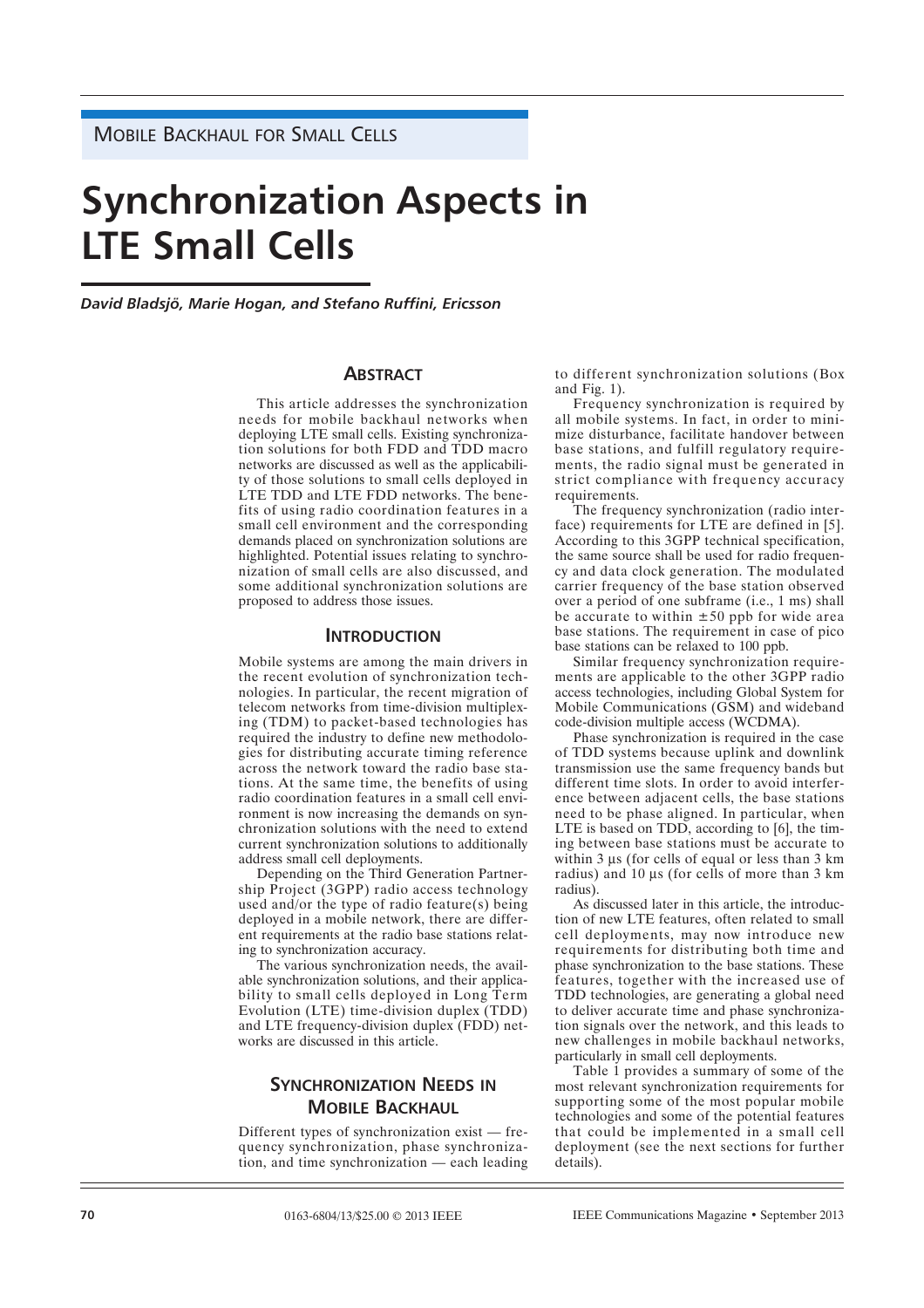## **IMPACTS FROM THE ADDITION OF SMALL CELLS**

With the introduction of smartphones and the rapid take-up of mobile broadband services, LTE mobile networks are facing continuously increasing demands on capacity. To meet this upsurge in the demand for capacity in mobile networks, small cells may be used as an important complement to traditional macro network deployments.

Small cells should be deployed close to known traffic hot spots in order to provide good data rates and offload the macro networks. Indoor small cells can be installed in large numbers thanks to their small size and flexible backhaul solutions, providing good indoor data rates and coverage. Outdoor small cells are particularly effective in offloading both indoor and outdoor users in dense urban environments (Fig. 2).

In order to maximize utilization of the operators' key asset, radio spectrum, small cells should be deployed on the same carrier frequency as the macro layer. This will ensure that all cells have access to the full spectrum, thereby minimizing trunking loss. However, deploying small cells on the same frequency as the macro will cause intercell interference. LTE is fundamentally a technology built for operating in interference limited environments with full reuse of frequency in all cells, but there are techniques to improve system performance by coordinating this interference.

Example of such interference coordinating mechanisms are coordinated multipoint (CoMP) and intercell interference coordination (ICIC). These mechanisms are further discussed later.

#### **SMALL CELL ARCHITECTURES**

From a small cell deployment viewpoint, there are two distinct architectures: the distributed baseband and common baseband architectures (Fig. 3). The common baseband architecture is also referred to as distributed radio access network (D-RAN).

The common baseband architecture includes a baseband unit connected to one or more radio units. These may be macro or low-power radio units and are connected to the baseband unit via the Common Public Radio Interface (CPRI) [11]. The small cell scenario implies the use of lowpower radio units. The radio units may be physically located at the same site as the baseband unit or geographically separated from the baseband unit.

CPRI is an antenna-associated interface that connects a radio unit (RU) or remote radio unit (RRU) to the baseband unit. Therefore, it is an internal base station interface, and shall not be considered as part of the mobile backhaul. This applies even when the RRUs are located at some physical distance from the baseband. In addition, the requirements on jitter, delay, and bandwidth between the baseband and the  $RU/RRUs$  are so stringent<sup>1</sup> that they would be extremely difficult to comply with over a typical mobile backhaul for which the expected delay would be on the order of milliseconds, not microseconds. CPRI inherently delivers synchronization to the RUs, so no additional synchronization solution is required for the RU or RRUs, and the CPRI synchronization is indeITU-T has defined the following main types of synchronization (see G.810 [10] and G.8260 [4]):

- Frequency synchronization
- Phase synchronization
- Time synchronization

Two systems are *frequency synchronized* when their operations are controlled by reference timing signals with their corresponding significant instants occurring at nominally the same rate, any variation in rate being constrained within specified limits ( $f_A \oplus f_B$ ).

The term *phase synchronization* implies that all associated nodes have access to a reference timing signal whose rising edges occur at the same instant. This term might also include the notion of frame timing (i.e., the point in time when the time slot of an outgoing frame is to be generated).

Finally, *time synchronizatio*n is the distribution of an absolute time reference to the real-time clocks of a telecommunications network. All the associated nodes have access to information about absolute time (in other words, each period of the reference timing signal is marked and dated) and share a common timescale.

Note that distributing time synchronization is one way of achieving phase synchronization.



**Figure 1.** *Different types of synchronization.*

pendent of the synchronization solution delivered to the base station via the backhaul or Global Navigation Satellite System (GNSS).

The distributed baseband architecture includes a macro base station within whose geographical cell range(s) a number of low-power base stations are deployed. All base stations have their own baseband and radio(s), and dedicated S1 (i.e., between the eNodeB and the packet core) and X2 (i.e., between eNodeBs) interfaces [1]. The S1 and X2 interfaces are considered to be part of the mobile backhaul, and both are external eNodeB interfaces. Although it is possible that an X2 would connect two eNodeBs via a direct fiber connection to ensure an extremely low delay, in practice this is extremely unlikely to be the deployment scenario due to the cost involved.

*<sup>1</sup> Maximum allowed jitter contribution to the frequency offset (root mean square, rms): 2 ppb; error rate: < 10–12; one-way delay: typically up to 75* m*s for a maximum CPRI length of 15 km; tight requirements in symmetrical channel on the order of a few tens of nanoseconds in order to allow for link delay calibration.*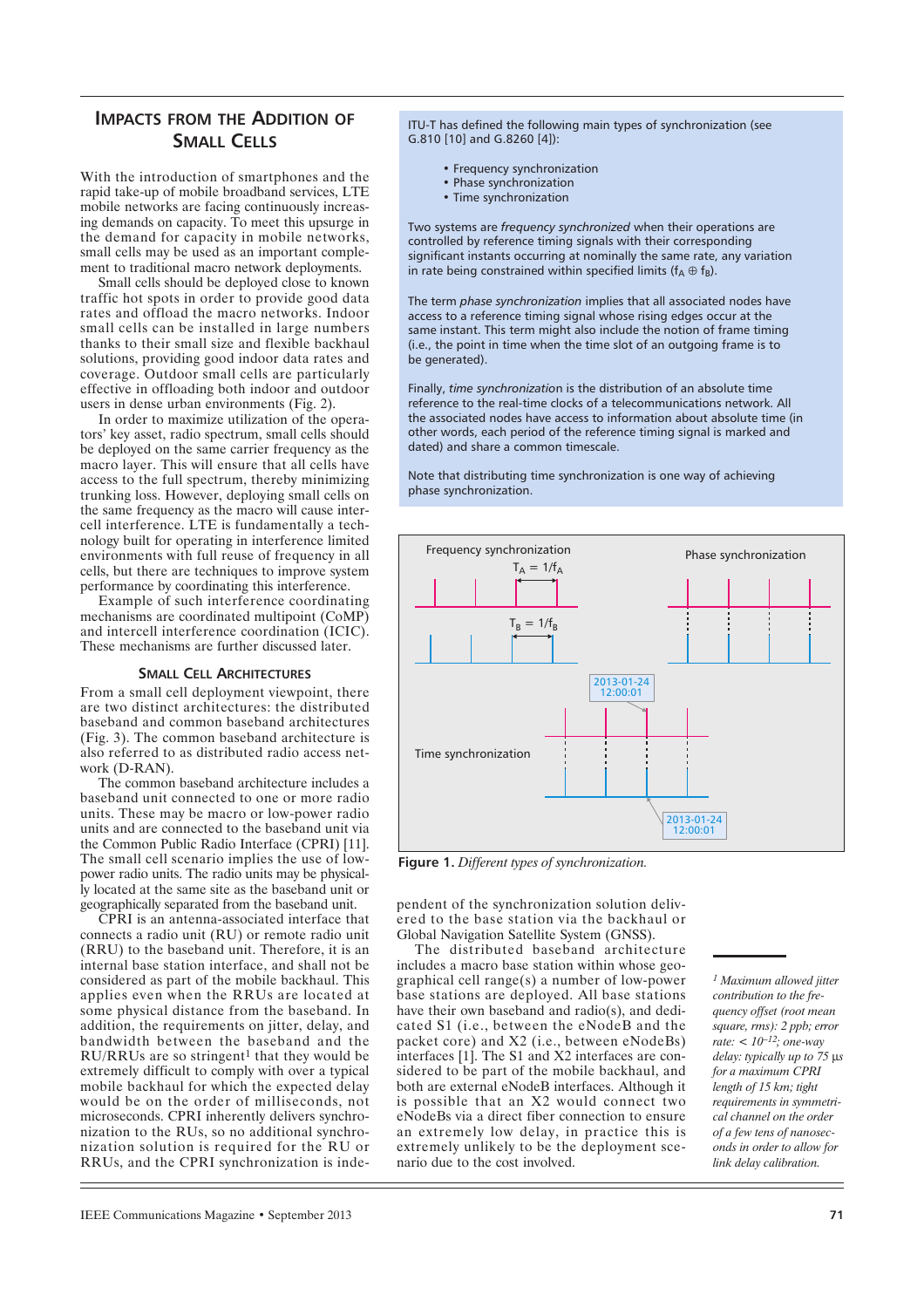| Technology/<br>application feature                              | <b>Frequency accuracy</b>                                                      | <b>Time/phase accuracy</b>                                                          | <b>Notes</b>                                                                                             |
|-----------------------------------------------------------------|--------------------------------------------------------------------------------|-------------------------------------------------------------------------------------|----------------------------------------------------------------------------------------------------------|
| <b>WCDMA</b><br>(note 1)                                        | $\pm 50$ ppb (wide area)<br>$±100$ ppb (local area)<br>$\pm 250$ ppb (home)    |                                                                                     |                                                                                                          |
| <b>TD-SCDMA</b><br>(note 1)                                     | $\pm 50$ ppb (wide area)<br>$\pm 100$ ppb (local area)<br>$\pm 250$ ppb (home) | $±1.5$ $\mu$ s                                                                      |                                                                                                          |
| <b>LTE-FDD</b><br>(note 1)                                      | $\pm 50$ ppb (wide area)<br>$\pm 100$ ppb (local area)<br>$\pm 250$ ppb (home) |                                                                                     |                                                                                                          |
| <b>LTE-TDD</b><br>(note 1)                                      | $\pm 50$ ppb (wide area)<br>$\pm 100$ ppb (local area)<br>$\pm 250$ ppb (home) | $\pm$ 1.5 µs (cell with radius $\leq$ 3 km)<br>$\pm 5$ µs (cell with radius > 3 km) |                                                                                                          |
| elCIC<br>(enhanced intercell<br>interference coordination)      |                                                                                | $±1 \mu s$ (note 2)                                                                 | Specific for small cell<br>No special latency demands (note 3)                                           |
| <b>Dynamic point blanking</b><br>(or coordinated<br>scheduling) |                                                                                | $\pm$ 1.5 µs (note 2)                                                               | Latency requirement 1-10 ms<br>(note 3)                                                                  |
| Downlink joint<br>transmission                                  |                                                                                | $\pm$ 1.5 µs (note 2)                                                               | Latency requirement $< 0.5$ ms.<br>Targeting common baseband architecture.<br>No mobile backhaul impact. |

Note 1: The requirement is expressed in terms of deviation from an ideal reference (e.g., based on GPS, Global Positioning System). Note 2: The requirement is expressed with respect to a common reference synchronizing the small and macro cell. Relative phase accuracy between macro and small cell is sufficient.

Note 3: Latency is measured between macro and small cell. Where a range of values is indicated, it is expected that the lower the latency, the better the gain.

**Table 1.** *Synchronization requirements summary.*

For small cell deployments, the requirements on synchronization accuracy will depend on the type of radio features that are planned to be used to manage intercell interference.

Low-power base stations such as pico base stations or micro base stations may be deployed with radio features that have no additional synchronization demands on the backhaul beyond the already existing macro base station demands. Features such as range extension, which is used to improve uplink coverage, and load-based handover, which is used to offload the macro network, place no new demands on synchronization accuracy compared to the already existing demands from the LTE technology (Table 1).

If it is decided to deploy small cell base stations with radio features that require tight coordination between macro and small cells, time alignment is needed between those base stations. Features such as enhanced ICIC (eICIC) and dynamic point blanking are expected to require synchronization accuracy of  $\sim \pm 1$  µs to  $\pm 1.5$  µs in terms of absolute time accuracy, applicable at the antenna reference point.

There are a number of issues that need to be considered when planning a synchronization solution for small cell deployments: 1 Indoor vs. outdoor deployment: GNSS may

not work well or at all in some indoor environments when the small cell is located away from a window with limited or no view of the sky and/or located inside a building, which has high penetration loss for a weak GNSS signal.

- 2 Outdoors in dense urban environments with high rise buildings: Introduces the "canyon effect" whereby small cells located below rooftops in many cases have limited or no view of the sky, preventing or restricting GNSS usage.
- 3 Available backhaul: It is likely that in many cases operators will have to use backhaul that is not part of their own macro network backhaul. The quality of such backhaul can be quite different from that of the backhaul used for the macro network with high packet delay variation (PDV) and no or unreliable class of service support. A low-quality backhaul will make it difficult or even impossible to deliver a packet-based synchronization solution.
- 4 Cost considerations: Deployment of low-cost low-power base stations as a strategy generally implies a corresponding strategy of deploying a comparably low-cost synchronization solution. This means that higher-cost solu-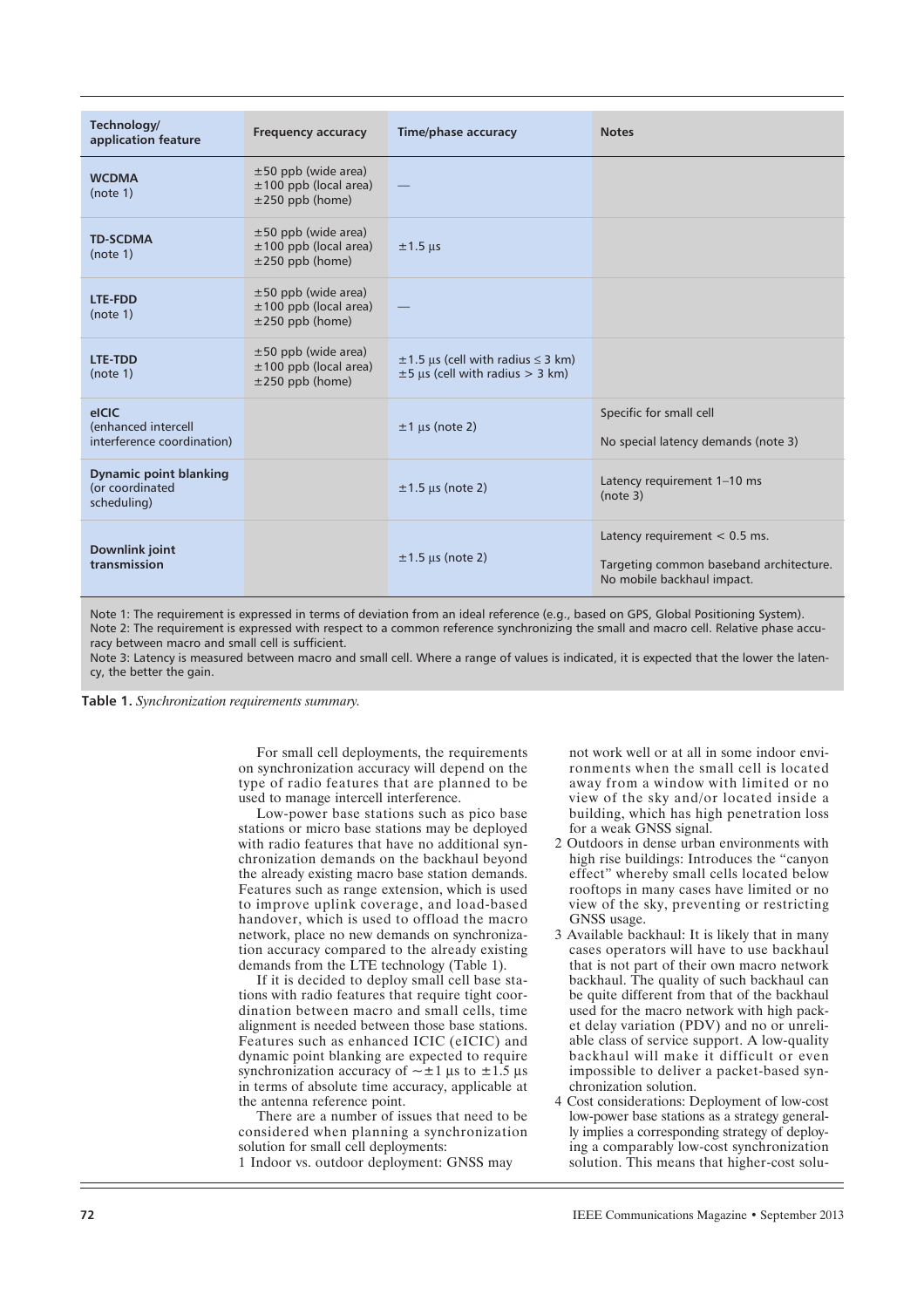

**Figure 2.** *Examples of small cell deployments.*



**Figure 3.** *Small cell architectures.*

tions involving, for example, locally placed time servers may not always be an option.

5 Security of the small base stations: Small cell nodes are, in general, more exposed physically, thus allowing more opportunities for attackers to disrupt the synchronization of the network. Although IPsec is generally expected to be used from the small base stations, this may not be possible for packet-based synchronization solutions due to the additional delays and potential related impairments.

See a later section for a detailed discussion on synchronization solutions for small cells.

# **LTE INTERFERENCE COORDINATION FEATURES AND TIMING-RELATED CONSIDERATIONS**

When discussing synchronization requirements for interference coordination features, it is important to consider the radio propagation scenario. Taking one such example in Fig. 4, two cells are transmitting a signal to user equipment 1 (UE1), and due to radio propagation, it is natural that the UE1 is in between cells 1 and 2. UE2, which is not located between cells 1 and 2, will not be coordinated by cells 1 and 2. Therefore, the path propagation delay difference between the two coordinated cells can be assumed to be limited.

In addition, small cell deployments are driven by the need to improve capacity, meaning that small cell deployments primarily target dense urban areas. In such environments the macro-tomacro inter-site distance (ISD) is assumed to be below 1000 m, and in most cases it is much lower. Typical European cities have a macro-to-macro ISD of 400 m today, and in many large Asian cities the macro to macro ISD is below 300 m. Given that small cells are deployed within the dense urban macro grid, ISD between macro and small cell is typically 200 m or less. Given the low ISD and the expectation that the coordination need is for UE devices between the transmitting points, a maximum allowed propagation time difference of 1 µs between the two cells and the UE (UE1, Fig. 4) is assumed to be sufficient.

Furthermore, given a budget for multipath delay in the dense urban environment of 0.7 s, the resulting absolute time accuracy at the transmitting points is  $\pm 1.5$  µs in order to keep the two signals within the cyclic prefix of 4.7 s (see [2]).

Following are some examples of radio coordination features that may be used in a small cell environment.

**Downlink joint transmission** sends data to the user from more than one transmission point simultaneously, thereby improving the probability that the data is received correctly. Since the signal is transmitted from several geographically separated points, effects of shadow fading are also reduced. The data to be transmitted needs

*Low-power base stations such as pico base stations or micro base stations may be deployed with radio features that have no additional synchronization demands on the backhaul beyond the already existing macro base station demands.*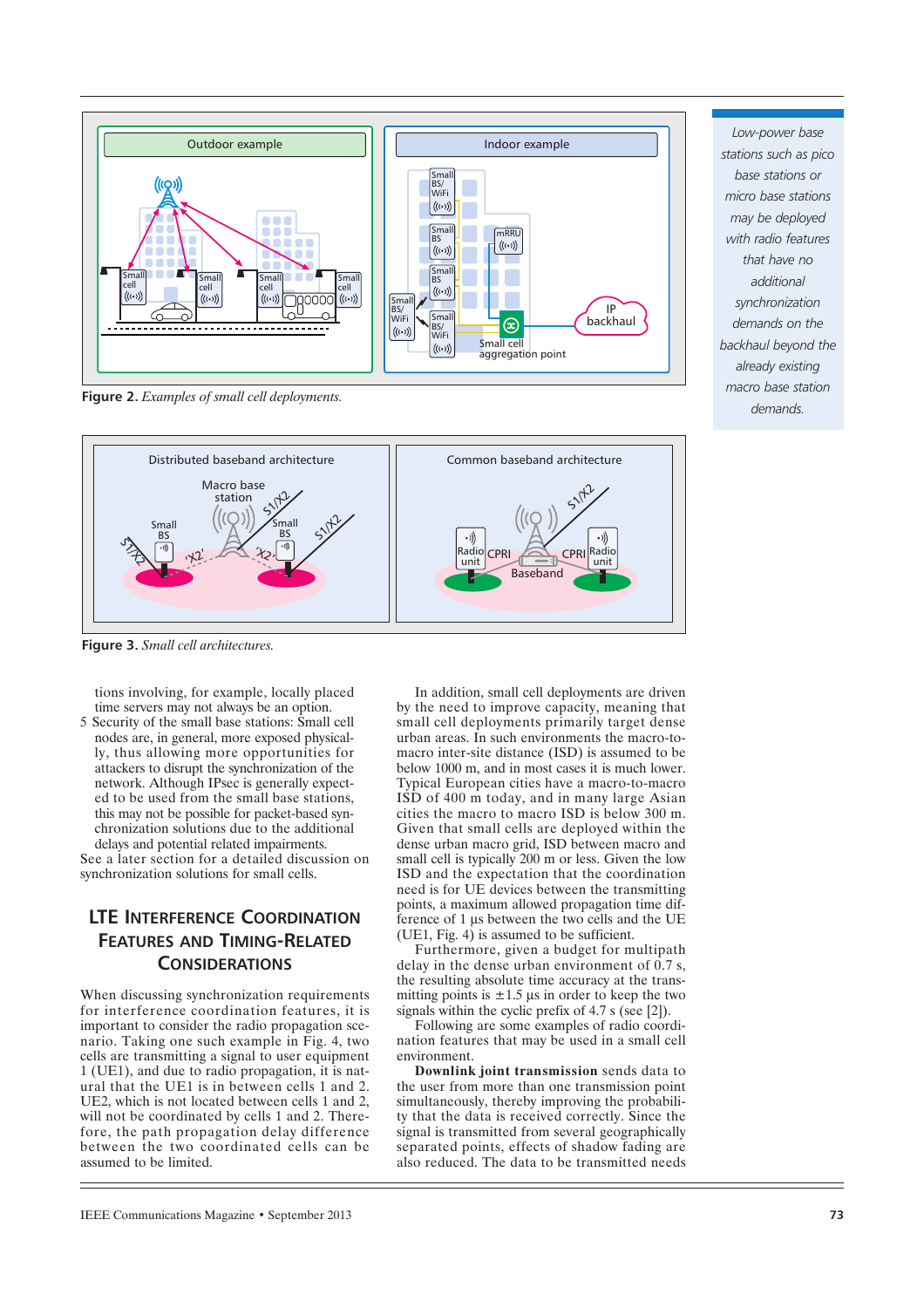

**Figure 4.** *Intercell coordinated multipoint scenario.*

to be available at all coordinated points simultaneously, implying the use of a common data buffer and scheduler. For most practical realizations this will limit the use of this feature to the common baseband architecture. In this scenario the synchronization source between the transmission points is the common baseband, which means that no specific backhaul synchronization solution is needed.

**Dynamic point blanking**, or **coordinated scheduling**, aims at improving cell edge bit rates by coordinating when to schedule users in different cells. By dynamically blanking the main interferers to a cell edge user the signalto-interference ratio increases, which improves the bit rate. The best possible performance gain of the feature is achieved when the dynamic blanking can be executed on a per-transmission time interval (TTI) level, that is, every millisecond. Due to the very short time available for scheduling decisions, this typically requires the feature to be implemented in the common baseband architecture. It is also possible to coordinate the scheduling on a slower timescale over the X2 interface, but gains are typically lower in these scenarios since the X2 delay would usually exceed the 1 ms timeframe of the radio interface scheduler. It is possible to implement X2-based coordination in the distributed baseband architecture, but the time delay to send the coordination information over X2 should be as low as possible in order to maximize the value of the feature. The nodes being coordinated in the distributed baseband scenario need to be time aligned, thereby creating a synchronization need.

**Enhanced ICIC (eICIC)** is an interference coordination feature that targets small cell deployment specifically by expanding the range of small cells. This feature works by thereby increasing the amount of users attached to the small cell layer by semi-statically blanking the macro cells. eICIC could therefore be viewed as a load sharing feature, increasing load on the small cell layer at the expense of macro capacity. eICIC is typically implemented in the distributed baseband architecture, but there are no specific requirements on the X2 delay since the macro blanking is semi-static and only adopted toward long-term traffic variations. However, in order to avoid interference overlap between macro and small cells, they have to be time aligned, thereby creating a synchronization need.

See Table 1 for a summary on related synchronization requirements.

# **SYNCHRONIZATION SOLUTIONS FOR SMALL CELLS**

Based on the considerations mentioned earlier in this article, it can be noted that the synchronization requirements applicable to small cells are analogous to those applicable to the general mobile backhaul scenarios. This suggests that similar synchronization solutions can generally be applied. However, as also highlighted earlier, some specific consideration should be made in the case of small cells, and some special solution might need to be defined for them.

#### **FREQUENCY SYNCHRONIZATION SOLUTIONS**

In order to support frequency synchronization over packet networks, two main approaches have been defined:

- **Physical-layer-based timing** (i.e., synchronous Ethernet in the case of Ethernetbased networks, as defined in Internet Telecommunication Union Telecommunication Standards Sector [ITU-T] G.8261 G.8262 and G.8264 [4])
- **Packet-based timing** (normally using Precision Time Protocol, PTP, or Network Time Protocol, NTP [9, 12]), generally in an endto-end architecture as defined in ITU-T G.8265 [4]

These solutions can be combined in the same network with a hybrid solution, where typically a physical-layer-based segment can provide the synchronization reference to a packet-based segment.

In some special cases, an opposite scheme is also possible. As an example, the last mile, typically based on some specific access technologies such as microwave or very high-speed digital subscriber line (VDSL), could forward the timing reference received from the timing packets using its physical layer instead. The advantage of this approach is that the higher PDV some technology may introduce is eliminated by using the physical layer instead. As an example, in case of VDSL, the network timing reference (NTR) can be used to deliver frequency synchronization [8]. This approach, although not fully standardized, may often be feasible. An overview on these possible approaches is illustrated in Fig. 5. As shown in this figure, synchronous Ethernet must be handled in every node between the master primary reference clock (PRC), typically located in the switching site, and the end user (e.g., the base station at the edge of the access areas) by means of the Ethernet equipment clock (EEC).

In the case of frequency synchronization using PTP packets, an IEEE 1588-based telecom grandmaster (T-GM) with access to an accurate master (PRC) generates timing packets that are received by the end slave only ordinary clock (SOOC). If the frequency synchronization uses NTP packets, an NTP server is used instead of a T-GM.

Hybrid solutions are also shown in this figure.

### **TIME/PHASE SYNCHRONIZATION SOLUTIONS**

If phase synchronization is required, the typical approach is to distribute a common time synchronization reference.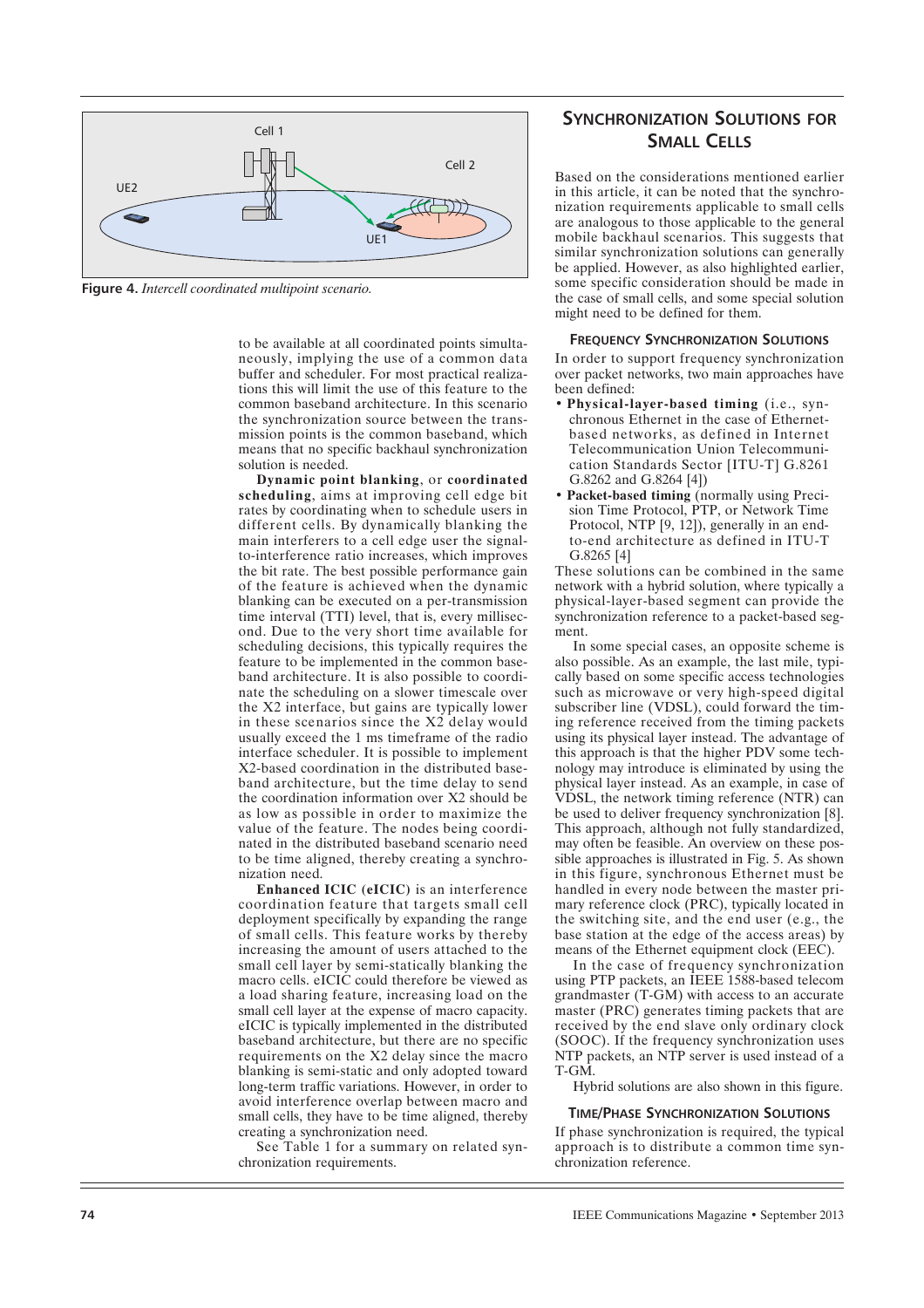

*Since distributing time synchronization via packets is a method based on two-way packet exchange and the estimation of the path delay is performed by means of round trip delay measurements, one of the key aspects to be considered is the control of any source of asymmetry between the master and the slave.*

**Figure 5.** *Example of frequency synchronization over the physical layer and via packets in mobile backhaul scenarios.*

The requirements as listed in the previous section are in the microsecond range, which leads to sometimes difficult synchronization design. Two main general approaches are being considered in the standards [3], as depicted in Fig. 6:

- **Distributed primary reference time clock** (PRTC), typically via GNSS
- **Packet-based time synchronization**, typically using the PTP protocol [11]

A combination of the two approaches is likely to become the most common deployment choice for operators where the PRTC (typically a GPS receiver [3]) and the T-GM (i.e., the PTP master of the network [3] may also be deployed closer to the edge of the network, for example, located in a small cell cluster (local time synchronization distribution).

The definition of solutions based on packet timing is still ongoing in the standardization bodies; however, some initial considerations can already be made.

Due to the stringent requirements described in Table 1, the use of packet-based time synchronization for small cell applications in general requires that all nodes in the chain between the master (PRTC) and the base station process PTP packets either via a telecom boundary clock, T-BC, or telecom transparent clock, T-TC.

Combination with a physical layer-based frequency synchronization distribution is also often proposed as a way to enhance performance and reliability. For example, when traceability to the PRTC is lost, the stable and accurate frequency reference carried by the physical layer can be used to enhance the performance during the holdover period.

Since distributing time synchronization via packets is a method based on two-way packet exchange, and the estimation of the path delay is performed by means of round-trip delay measurements, one of the key aspects to be considered is the control of any source of asymmetry between the master and the slave. This is a major challenge when using packet-based timing as many sources of asymmetries exist in a network.

Even if every node supports PTP, thus eliminating, for instance, the impact of queueing delays, other sources of asymmetries need to be controlled such as those generated by the different cable length between the forward and reverse path. More details on these aspects are provided in G.8271 [3].

Specific solutions have been standardized to enable the transport of accurate time synchronization over the access technologies.

The solution for gigabit-capable passive optical networking (GPON) is specified in [7].

In a similar way VDSL standards have been updated to provide appropriate support [8]. One example involving the use of copper-based connections is where a fiber-based transport network is used to connect the switch site to a distribution point in a building, and copper is used internally in the building to connect the distribution point to the pico base stations. In this case, time synchronization has to be distributed over copper using VDSL2 and the time of day (ToD) distribution functionality.

Microwave solutions are also now available whereby accurate time synchronization can be carried over the radio links. These solutions have to deal with some specific issues related to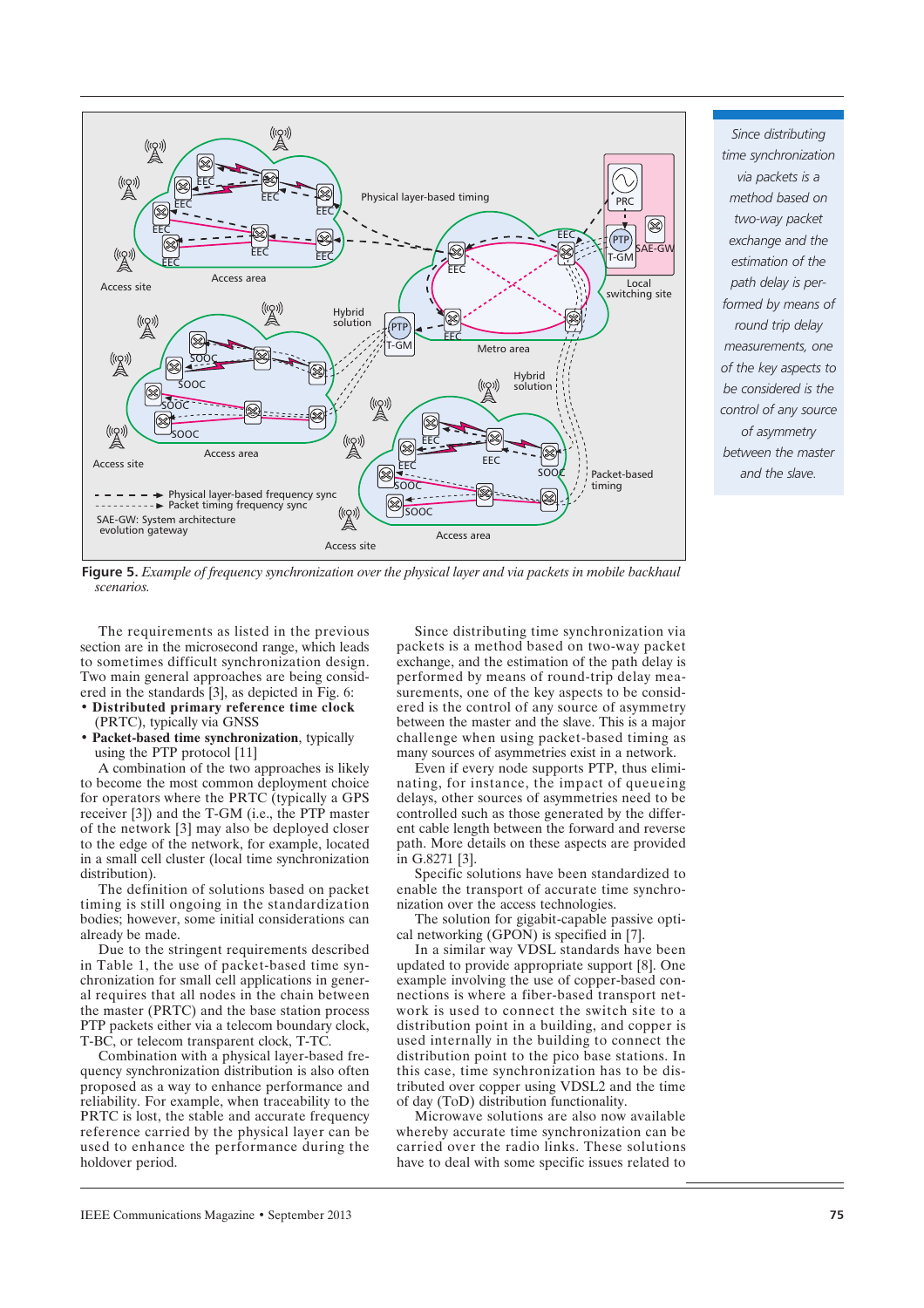*Microwave solutions are also now available whereby accurate time synchronization can be carried over the radio links. These solutions have to deal with some specific issues related to microwave transmission such as phase steps due to adaptive modulation schemes.*



**Figure 6.** *Examples of PRTC distributed and packet timing solutions for distributing time synchronization.*

microwave transmission such as phase steps due to adaptive modulation schemes.

### **EMERGING TIME/PHASE SYNCHRONIZATION SOLUTIONS FOR SMALL CELLS**

There are many and varied synchronization solutions under investigation for small cell deployment scenarios including G.fast, local time distribution, partial timing support, and over the air synchronization.

For copper-based transmission, evolution of the G.fast standard is being used as the framework for the new high-speed copper transmission being defined in ITU-T, and it includes solutions to transport frequency and time synchronization. Due to the latency requirements of certain coordination features, the work in G.fast is also being considered to optimize the latency (e.g.,  $250 \,\mu s$ ) to enable 1 ms round-trip delay over a small cell link). However, it should be noted that this technology might still not be suitable for CPRI due to its additional latency and capacity constraints.

The specific environments of small cell deployments in general may present some challenges in distributing the accurate time synchronization that might be required, for instance, by the pico base stations supporting eICIC (Fig. 2).

The use of PTP is heavily dependent on the control of any source of asymmetry, and IEEE 1588 support in every node is one prerequisite to make this task easier (e.g., by removing any dependence from the traffic load). However, the use of legacy infrastructure, as may often be the case for small cells, would make it impossible to have a time synchronization distribution with full support in every node as support for IEEE 1588 is a relatively new function and not yet fully standardized.

One related issue is that security will be an additional requirement for small cells, but the use of secure tunnels such as IPsec might not be compatible with a requirement to distribute accurate time synchronization. In fact, the IPsec processing itself would add unacceptable jitter and delay. More important, it could make it impossible for the intermediate nodes to process the PTP packets.

In order to address these issues, specific synchronization architectures are being considered, such as distributing the PRTC and T-GM closer to the edge to allow local time synchronization distribution. This could mean (e.g., in case of an indoor deployment) implementing a (GNSSbased) PRTC and T-GM in the small cell aggregation node and then forward timing via PTP to the connected pico base stations.

Other options under consideration are related to analyzing the conditions under which nodes may be allowed not to support IEEE 1588 so that a T-GM may be placed somewhere in the aggregation network, without requiring that support for IEEE 1588 is provided in every node. This architecture is known as partial timing support at the protocol level, and in order to complete the related study, various challenges need to be addressed (e.g., how to deal with variable asymmetry created by the queueing delays).

Concerning the use of GNSS in the cell site, as described in Fig. 6, one option could be to deploy a